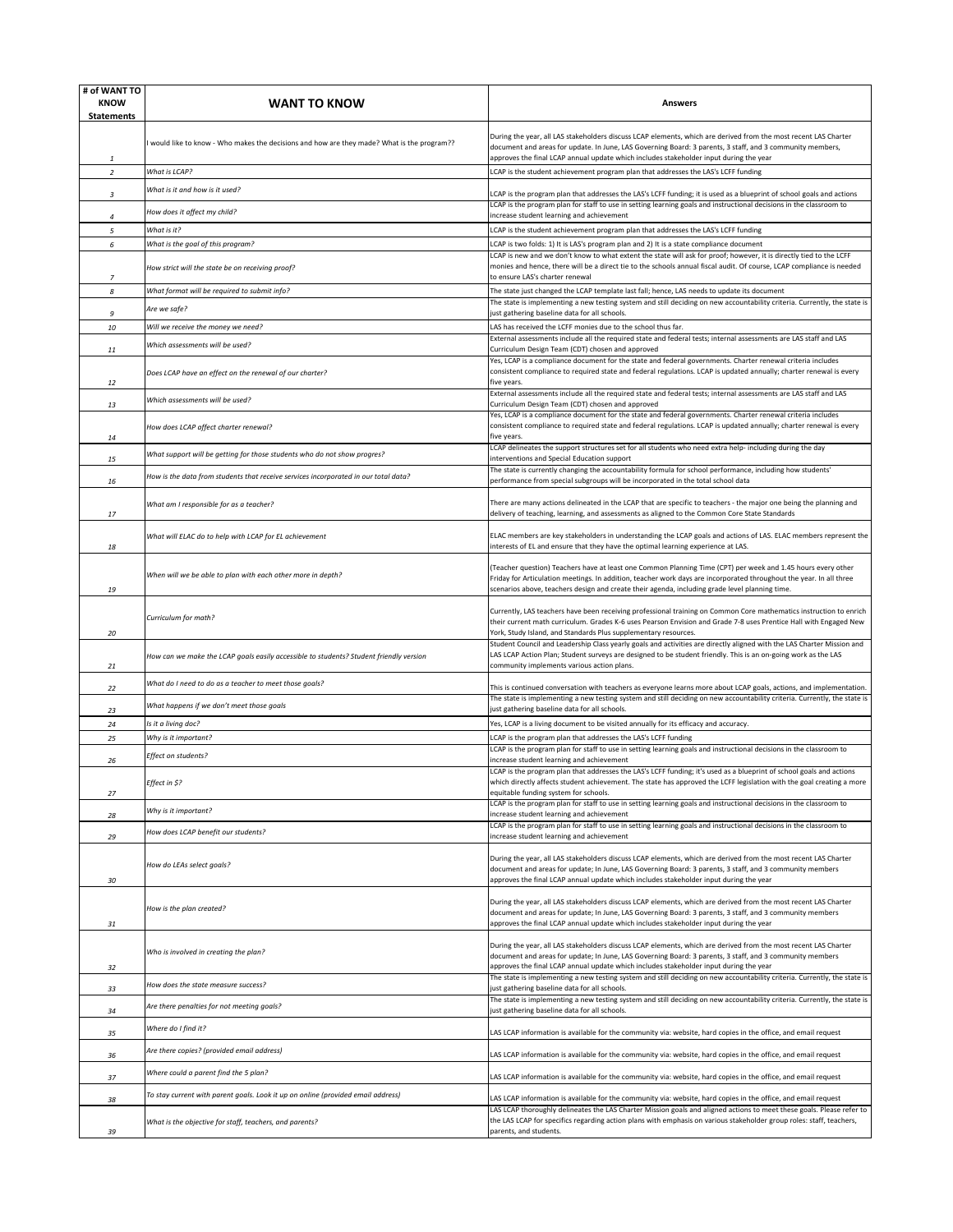| 40 | What are eight state priorities?                                                                                                                            | In July 2013, AB97 was signed into law and California identifed eight state priorities for education programs. These<br>eight areas of specified state priorities are intended to encompass the key ingredients of high quality schools. Eight<br>State Priorities are: 1) Student Achievement, 2) Student Engagement, 3) Other Student Outcomes, 4) Student Climate,<br>5) Parent Involvement, 6) Basic Services, 7) Implementation of Common Core State Standards (CCSS), and 8) Course<br>Access                                                                                                                                                                                                                                                                                                                                                                                                                                                         |
|----|-------------------------------------------------------------------------------------------------------------------------------------------------------------|-------------------------------------------------------------------------------------------------------------------------------------------------------------------------------------------------------------------------------------------------------------------------------------------------------------------------------------------------------------------------------------------------------------------------------------------------------------------------------------------------------------------------------------------------------------------------------------------------------------------------------------------------------------------------------------------------------------------------------------------------------------------------------------------------------------------------------------------------------------------------------------------------------------------------------------------------------------|
| 41 | Distribution of funds                                                                                                                                       | During the spring months, Parent Association meetings focused on the LCFF appropriations in alignment with the<br>LCAP                                                                                                                                                                                                                                                                                                                                                                                                                                                                                                                                                                                                                                                                                                                                                                                                                                      |
| 42 | What's the timeline January to March (looking for 4 people), April-May district                                                                             | January - April timeline includes recruitment of stakeholder focus group members who will then conduct a deeper<br>study of the LCAP document, participate in open discussions during parent meetings and staff meetings, and provide<br>feedback for the annual LCAP update.                                                                                                                                                                                                                                                                                                                                                                                                                                                                                                                                                                                                                                                                               |
| 43 | Knowledge                                                                                                                                                   | LAS LCAP information is available for the community via: website, hard copies in the office, and email request                                                                                                                                                                                                                                                                                                                                                                                                                                                                                                                                                                                                                                                                                                                                                                                                                                              |
| 44 | What are 8 priorities & goals?                                                                                                                              | In July 2013, AB97 was signed into law and California identifed eight state priorities for education programs. These<br>eight areas of specified state priorities are intended to encompass the key ingredients of high quality schools. Eight<br>State Priorities are: 1) Student Achievement, 2) Student Engagement, 3) Other Student Outcomes, 4) Student Climate,<br>5) Parent Involvement, 6) Basic Services, 7) Implementation of Common Core State Standards (CCSS), and 8) Course<br>Access                                                                                                                                                                                                                                                                                                                                                                                                                                                         |
| 45 | What are specific goals for staff, teachers, & parents?                                                                                                     | LAS LCAP thoroughly delineates the LAS Charter Mission goals and aligned actions to meet these goals. Please refer to<br>the LAS LCAP for specifics regarding action plans with emphasis on various stakeholder group roles: staff, teachers,<br>parents, and students.                                                                                                                                                                                                                                                                                                                                                                                                                                                                                                                                                                                                                                                                                     |
| 46 | What are short and long term goals?                                                                                                                         | LAS LCAP thoroughly delineates the LAS Charter Mission goals and aligned actions to meet these goals. Please refer to<br>the LAS LCAP for specifics regarding action plans with emphasis on various stakeholder groups: staff, teachers,<br>parents, and students. The LAS LCAP is designed to have goals that show incremental progress from year to year. For<br>example, LAS LCAP Mission 4: LAS SCHOOLWIDE GOALS 4. YEAR 14-15: 80% of more of parents participate in election<br>process for parent representatives to various governing bodies: Governing Board, Parent Council, Committees. YEAR<br>15-16: 85% of more of parents participate in election process for parent representatives to various governing bodies:<br>Governing Board, Parent Council, Committees. YEAR 16-17: 90% of more of parents participate in election process for<br>parent representatives to various governing bodies: Governing Board, Parent Council, Committees. |
| 47 | What is worst case scenario that the school does not give (get) 5 yr renewal?                                                                               | The worst case scenario is that the LAS Charter Petition is not approved for renewal therefore, requiring the school to<br>prepare for closure on the final year of its last five year charter cycle (i.e. 2019)                                                                                                                                                                                                                                                                                                                                                                                                                                                                                                                                                                                                                                                                                                                                            |
| 48 | What are specifics that differentiate charter and non-charter schools?                                                                                      | There are many ways public schools are set up. Most public schools are set up as districts while some are set up as<br>charters. Both types of public schools receive government funding; however, district schools and charter schools can<br>vary on some or all elements of 1) governance, 2) finance, 3) programmatic design, and 4) personnel.                                                                                                                                                                                                                                                                                                                                                                                                                                                                                                                                                                                                         |
| 49 | would like to know how we can help the school reach its goals                                                                                               | LAS LCAP thoroughly delineates the LAS Charter Mission goals and aligned actions to meet these goals. Please refer to<br>the LAS LCAP for specifics regarding action plans with emphasis on various stakeholder groups: staff, teachers,<br>parents, and students. First and foremost, it is crucial that families ensure that their child(ren) are healthy and attend<br>school regularly and ready to learn.                                                                                                                                                                                                                                                                                                                                                                                                                                                                                                                                              |
| 50 | would like to know how I, as a parent, can participate in helping my children                                                                               | LAS LCAP thoroughly delineates the LAS Charter Mission goals and aligned actions to meet these goals. Please refer to<br>the LAS LCAP for specifics regarding action plans with emphasis on various stakeholder group roles: staff, teachers,<br>parents, and students. First and foremost, it is crucial that families ensure that their child(ren) are healthy and attend<br>school regularly and ready to learn.                                                                                                                                                                                                                                                                                                                                                                                                                                                                                                                                         |
| 51 | What is the objective?                                                                                                                                      | Both the LAS Charter and the LAS LCAP ultimate goal is high student achievement.                                                                                                                                                                                                                                                                                                                                                                                                                                                                                                                                                                                                                                                                                                                                                                                                                                                                            |
| 52 | What are the eight state priorities?                                                                                                                        | In July 2013, AB97 was signed into law and California identifed eight state priorities for education programs. These<br>eight areas of specified state priorities are intended to encompass the key ingredients of high quality schools. Eight<br>State Priorities are: 1) Student Achievement, 2) Student Engagement, 3) Other Student Outcomes, 4) Student Climate,<br>5) Parent Involvement, 6) Basic Services, 7) Implementation of Common Core State Standards (CCSS), and 8) Course<br>Access                                                                                                                                                                                                                                                                                                                                                                                                                                                         |
| 53 | where to find info                                                                                                                                          | LAS LCAP information is available for the community via: website, hard copies in the office, and email request                                                                                                                                                                                                                                                                                                                                                                                                                                                                                                                                                                                                                                                                                                                                                                                                                                              |
| 54 | action items to meet math levels                                                                                                                            | LCAP is the program plan for staff to use in setting learning goals and instructional decisions in the classroom to<br>increase student learning and achievement, including math achievement levels                                                                                                                                                                                                                                                                                                                                                                                                                                                                                                                                                                                                                                                                                                                                                         |
| 55 | funds distributed to help the plan                                                                                                                          | LAS LCAP also includes the LCFF budget that would fund the delineated actions and services                                                                                                                                                                                                                                                                                                                                                                                                                                                                                                                                                                                                                                                                                                                                                                                                                                                                  |
| 56 | more info                                                                                                                                                   | LAS LCAP information is available for the community via: website, hard copies in the office, and email request                                                                                                                                                                                                                                                                                                                                                                                                                                                                                                                                                                                                                                                                                                                                                                                                                                              |
| 57 | Is the LCAP available on website?                                                                                                                           | LAS LCAP information is available for the community via: website, hard copies in the office, and email request                                                                                                                                                                                                                                                                                                                                                                                                                                                                                                                                                                                                                                                                                                                                                                                                                                              |
| 58 | How do we reach out to more parents?                                                                                                                        | Families have several ways to access LAS Charter and LAS LCAP knowledge. LAS LCAP information is available for the<br>community via: website, hard copies in the office, and email request. In addition, LCAP is a standing agenda item for<br>the monthly Parent Association and Governing Board meetings, which are both public meetings and open to all who<br>rant to attend.                                                                                                                                                                                                                                                                                                                                                                                                                                                                                                                                                                           |
| 59 | Relationship between charter and LCAP?                                                                                                                      | The LAS Charter and the LCAP delineates the same goals and actions aligned to the schools's mission. LCAP is updated<br>annually and the Charter is submitted for renewal every five years. Both documents are important in order to ensure<br>the LAS remains open to serve its students.                                                                                                                                                                                                                                                                                                                                                                                                                                                                                                                                                                                                                                                                  |
| 60 | If 8 Priorities are not met thru LCAP do we lose funding?                                                                                                   | The state is implementing a new testing system and still deciding on new accountability criteria. Currently, the state is<br>just gathering baseline data for all schools.                                                                                                                                                                                                                                                                                                                                                                                                                                                                                                                                                                                                                                                                                                                                                                                  |
| 61 | Funds distributed?                                                                                                                                          | LAS LCAP also includes the LCFF budget that would fund the delineated actions and services<br>In July 2013, AB97 was signed into law and California identifed eight state priorities for education programs. These                                                                                                                                                                                                                                                                                                                                                                                                                                                                                                                                                                                                                                                                                                                                          |
| 62 | What are the 8 priorities?                                                                                                                                  | eight areas of specified state priorities are intended to encompass the key ingredients of high quality schools. Eight<br>State Priorities are: 1) Student Achievement, 2) Student Engagement, 3) Other Student Outcomes, 4) Student Climate,<br>5) Parent Involvement, 6) Basic Services, 7) Implementation of Common Core State Standards (CCSS), and 8) Course<br>Access                                                                                                                                                                                                                                                                                                                                                                                                                                                                                                                                                                                 |
| 63 | We're attending the PTA meeting, focusing on parents: What do the parents need to do? - to meet<br>priorities                                               | LAS LCAP thoroughly delineates the LAS Charter Mission goals and aligned actions to meet these goals. Please refer to<br>the LAS LCAP for specifics regarding action plans with emphasis on various stakeholder groups: staff, teachers,<br>parents, and students. First and foremost, it is crucial that families ensure that their child(ren) are healthy and attend<br>school regularly and ready to learn.                                                                                                                                                                                                                                                                                                                                                                                                                                                                                                                                              |
| 64 | We would like to know about the distribution of academic funds and the progress that the school is<br>making and how we can help it to continue progressing | LAS LCAP also includes the LCFF budget that would fund the delineated actions and services. During the spring<br>months, the Parent Association meetings addressed the various distribution of funds as aligned to the goals of the LAS<br>Charter and the LAS LCAP. Moreover, the LAS LCAP thoroughly delineates the LAS Charter Mission goals and aligned<br>actions to meet these goals. Please refer to the LAS LCAP for specifics regarding action plans with emphasis on various<br>stakeholder groups: staff, teachers, parents, and students. First and foremost, it is crucial that families ensure that<br>their child(ren) are healthy and attend school regularly and ready to learn.                                                                                                                                                                                                                                                           |
| 65 | How can LAS reach the goals and how can we, as parents, help to reach those goals?                                                                          | LAS LCAP thoroughly delineates the LAS Charter Mission goals and aligned actions to meet these goals. Please refer to<br>the LAS LCAP for specifics regarding action plans with emphasis on various stakeholder groups: staff, teachers,<br>parents, and students. First and foremost, it is crucial that families ensure that their child(ren) are healthy and attend<br>school regularly and ready to learn.                                                                                                                                                                                                                                                                                                                                                                                                                                                                                                                                              |
| 66 | What is LCAP based on?                                                                                                                                      | LCAP is based on the new state legislation AB97. In July 2013, AB97 was signed into law and California identifed eight<br>state priorities for education programs. These eight areas of specified state priorities are intended to encompass the<br>key ingredients of high quality schools. Eight State Priorities are: 1) Student Achievement, 2) Student Engagement, 3)<br>Other Student Outcomes, 4) Student Climate, 5) Parent Involvement, 6) Basic Services, 7) Implementation of Common<br>Core State Standards (CCSS), and 8) Course Access. LAS LCAP is a combination of these eight state priorities and the<br>LAS Charter goals.                                                                                                                                                                                                                                                                                                               |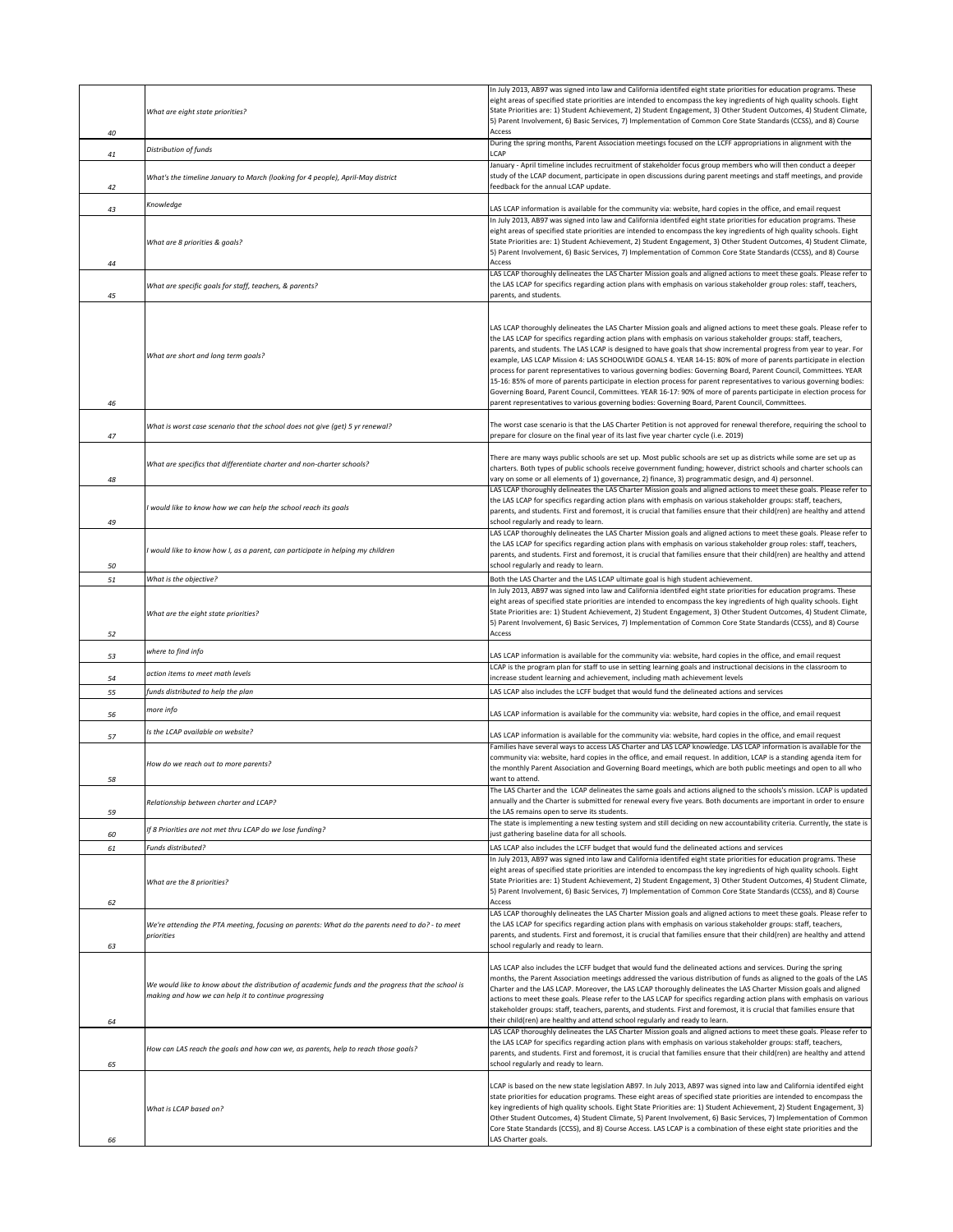| 67 | What are the eight state priorities?                                                                          | In July 2013, AB97 was signed into law and California identifed eight state priorities for education programs. These<br>eight areas of specified state priorities are intended to encompass the key ingredients of high quality schools. Eight<br>State Priorities are: 1) Student Achievement, 2) Student Engagement, 3) Other Student Outcomes, 4) Student Climate,<br>5) Parent Involvement, 6) Basic Services, 7) Implementation of Common Core State Standards (CCSS), and 8) Course<br>Access                                                                                                                                                                                |
|----|---------------------------------------------------------------------------------------------------------------|------------------------------------------------------------------------------------------------------------------------------------------------------------------------------------------------------------------------------------------------------------------------------------------------------------------------------------------------------------------------------------------------------------------------------------------------------------------------------------------------------------------------------------------------------------------------------------------------------------------------------------------------------------------------------------|
| 68 | What are the state priorities?                                                                                | In July 2013, AB97 was signed into law and California identifed eight state priorities for education programs. These<br>eight areas of specified state priorities are intended to encompass the key ingredients of high quality schools. Eight<br>State Priorities are: 1) Student Achievement, 2) Student Engagement, 3) Other Student Outcomes, 4) Student Climate,<br>5) Parent Involvement, 6) Basic Services, 7) Implementation of Common Core State Standards (CCSS), and 8) Course<br>Access                                                                                                                                                                                |
| 69 | What are the objectives of the school plan?                                                                   | Both the LAS Charter and the LAS LCAP ultimate goal is high student achievement.                                                                                                                                                                                                                                                                                                                                                                                                                                                                                                                                                                                                   |
| 70 | How will these objectives be reached?                                                                         | LAS LCAP thoroughly delineates the LAS Charter Mission goals and aligned actions to meet these goals. Please refer to<br>the LAS LCAP for specifics regarding action plans with emphasis on various stakeholder group roles: staff, teachers,<br>parents, and students.                                                                                                                                                                                                                                                                                                                                                                                                            |
|    |                                                                                                               | LAS LCAP thoroughly delineates the LAS Charter Mission goals and aligned actions to meet these goals. Please refer to                                                                                                                                                                                                                                                                                                                                                                                                                                                                                                                                                              |
| 71 | What can we do as parents to obtain more funds and maintain them?                                             | the LAS LCAP for specifics regarding action plans with emphasis on various stakeholder groups: staff, teachers,<br>parents, and students. First and foremost, it is crucial that families ensure that their child(ren) are healthy and attend<br>school regularly and ready to learn.                                                                                                                                                                                                                                                                                                                                                                                              |
| 72 | How can we dedicate more funds to enrichment classes?                                                         | Currently, LAS budgets \$12,000 out of it's general budget. In addition, Parent Council and Enrichment fundraisers help<br>support the addition of classes.                                                                                                                                                                                                                                                                                                                                                                                                                                                                                                                        |
| 73 | How can we help to raise funds more efficiently?                                                              | Diversify fundraising efforts between internal (school events, food and candy sales) and external (grants, foundations<br>sponsorship). Support can be provided by volunteering skills in the areas of grant writing, community outreach, etc.                                                                                                                                                                                                                                                                                                                                                                                                                                     |
| 74 | Can we explore the possibility for "paid" enrichment classes so that there can be more classes?               | Families currently have the option to donate to the enrichment program. Need for classess is assessed annually.                                                                                                                                                                                                                                                                                                                                                                                                                                                                                                                                                                    |
| 75 | What programs are there for parents to support their kids at home?                                            | LAS has puchased Study Island Program for various subjects for students. Families can encourage study time at home<br>and use the program to practice skills in Language Arts, Math, Science, and History.                                                                                                                                                                                                                                                                                                                                                                                                                                                                         |
| 76 | How can we help teachers/students reach and fulfill new standards?                                            | Families can help ensure that student(s) complete their homework every night. Moreover, LAS has puchased Study<br>Island Program for various subjects for students. Families can encourage study time at home and use the program to<br>practice skills in Language Arts, Math, Science, and History. First and foremost, it is crucial that families ensure that<br>their child(ren) are healthy and attend school regularly and ready to learn.                                                                                                                                                                                                                                  |
| 77 | Where do the school funds go?                                                                                 | An annual budget is approved by June of each year and is intended to support the all facets of the LAS Charter<br>mission.                                                                                                                                                                                                                                                                                                                                                                                                                                                                                                                                                         |
| 78 | When will the new classes be dedicated? Party?                                                                | The two-story building is now fully functional and houses LAS Grade 5 and Middle School grades. Students in those<br>grades have, in their own way, celebrated their new learning space.                                                                                                                                                                                                                                                                                                                                                                                                                                                                                           |
|    |                                                                                                               |                                                                                                                                                                                                                                                                                                                                                                                                                                                                                                                                                                                                                                                                                    |
| 79 | How can parents support teachers at home?                                                                     | Families can help ensure that student(s) complete their homework every night. Moreover, LAS has puchased Study<br>Island Program for various subjects for students. Families can encourage study time at home and use the program to<br>practice skills in Language Arts, Math, Science, and History. First and foremost, it is crucial that families ensure that<br>their child(ren) are healthy and attend school regularly and ready to learn.                                                                                                                                                                                                                                  |
| 80 | How can we expand enrichment classes to include kinder?                                                       | Currently, the difference in schedule impact accessibility to programs.                                                                                                                                                                                                                                                                                                                                                                                                                                                                                                                                                                                                            |
| 81 | With what \$ is our construction loan going to be paid? -Why not with LCAP funds?                             | Funds to repay the facilities loan will come from the general budget.                                                                                                                                                                                                                                                                                                                                                                                                                                                                                                                                                                                                              |
|    | An example of instructional Peer Observation                                                                  | LAS teachers engage in various Instructional Peer Observation opportunities. Recently, along with a Professional<br>Development Coach in Common Core Mathematics, Grades K-5 teachers were able to conduct an instructional peer                                                                                                                                                                                                                                                                                                                                                                                                                                                   |
| 82 |                                                                                                               | observation in Mathematics with focus on CCSS Mathematical Practices.                                                                                                                                                                                                                                                                                                                                                                                                                                                                                                                                                                                                              |
|    |                                                                                                               |                                                                                                                                                                                                                                                                                                                                                                                                                                                                                                                                                                                                                                                                                    |
| 83 | Why are parents still being asked to buy supplies & pay part of field trips?                                  | All donations are voluntary and are greatly appreciated.<br>There will definitely be an increase in technology use in the classrooms in the upcoming years. LAS students will be                                                                                                                                                                                                                                                                                                                                                                                                                                                                                                   |
| 84 | Technology to advance: tablet, will everything be on computer? Homework? Email? Class notes?                  | prepared to demonstrate their learning in both written and computer platforms.<br>At this time, in an effort to ensure a high quality program, it is designed for 140 students. There is no plan to increase                                                                                                                                                                                                                                                                                                                                                                                                                                                                       |
| 85 | Will the after school programs grow? (ASES, Enrichment)                                                       | the number at this time.<br>The long-term goal would be to have three sections of Grades K-6 grades. During the 2014-15, Grades K-4 already                                                                                                                                                                                                                                                                                                                                                                                                                                                                                                                                        |
| 86 | K-6, will they expand?                                                                                        | have three sections.<br>It is LAS goal to offer smaller class sizes in all grade levels compared to its neighboring schools. Currently, Grades K-5                                                                                                                                                                                                                                                                                                                                                                                                                                                                                                                                 |
| 87 | 20+ students?                                                                                                 | have 22 or less students and 6-8 has an average class size of 25.                                                                                                                                                                                                                                                                                                                                                                                                                                                                                                                                                                                                                  |
| 88 | Workshop for parents on how to help students with bullying                                                    | On May 15, 2015, LAS Parent Council organized and held its annual Anti-Bullying Parent Workshop. Although this topic<br>is an ongoing year-round discussion in LAS classrooms, the LAS is aware that it takes a village to nurture a safe school<br>community.                                                                                                                                                                                                                                                                                                                                                                                                                     |
| 89 | How can communication get better between parents and school?                                                  | Families are encouraged to participate in various parent governing bodies: Parent Council, Parent Association, and<br>Governing Board and Committees. Various modes of communication continue to be in utilized to reach out to<br>families                                                                                                                                                                                                                                                                                                                                                                                                                                        |
| 90 | How parents and students can get involved in school activities; example: clean school campus once a<br>month. | LAS LCAP thoroughly delineates the LAS Charter Mission goals and aligned actions to meet these goals. Please refer to<br>the LAS LCAP for specifics regarding action plans with emphasis on various stakeholder group roles: staff, teachers,<br>parents, and students. Moreover, families are encouraged to participate in various parent governing bodies: Parent<br>Council, Parent Association, and Governing Board and Committees.                                                                                                                                                                                                                                            |
| 91 | Would want more enrichment                                                                                    | Need for classes is assessed annually.                                                                                                                                                                                                                                                                                                                                                                                                                                                                                                                                                                                                                                             |
| 92 | Why not more classes for enrichment? Not enough teachers?                                                     | Need for classes is assessed annually.                                                                                                                                                                                                                                                                                                                                                                                                                                                                                                                                                                                                                                             |
| 93 | Would like to know more about the mission of the school, students and parents                                 | LAS LCAP information is available for the community via: website, hard copies in the office, and email request. LAS<br>LCAP thoroughly delineates the LAS Charter Mission goals and aligned actions to meet these goals. Please refer to the<br>LAS LCAP for specifics regarding action plans with emphasis on various stakeholder group roles: staff, teachers,<br>parents, and students. Moreover, families are encouraged to participate in various parent governing bodies: Parent<br>Council, Parent Association, and Governing Board and Committees.                                                                                                                         |
| 94 | More educational journeys                                                                                     | Educational journey is a research based activity that encourages self reflection, awareness, and goal setting. Most LAS<br>staff have been trained on this strategy and have implemented it in their classrooms.                                                                                                                                                                                                                                                                                                                                                                                                                                                                   |
| 95 | More information for parents regarding student's progress in school                                           | In addition to receiving progress reports and report cards, families meet with teachers at least twice a year during<br>Parent Teacher Conferences. Families always have the option to contact their child(ren)'s teacher(s) and request an<br>achievement progress update throughout the year.                                                                                                                                                                                                                                                                                                                                                                                    |
| 96 | More methods to invite parents to these meetings                                                              | LAS LCAP information is available for the community via: website, hard copies in the office, and email request. LAS<br>LCAP thoroughly delineates the LAS Charter Mission goals and aligned actions to meet these goals. Please refer to the<br>LAS LCAP for specifics regarding action plans with emphasis on various stakeholder group roles: staff, teachers,<br>parents, and students. Moreover, families are encouraged to participate in various parent governing bodies: Parent<br>Council, Parent Association, and Governing Board and Committees.<br>LAS LCAP addresses school-wide goals that relate to safety school climate. Students are supervised 15 minutes before |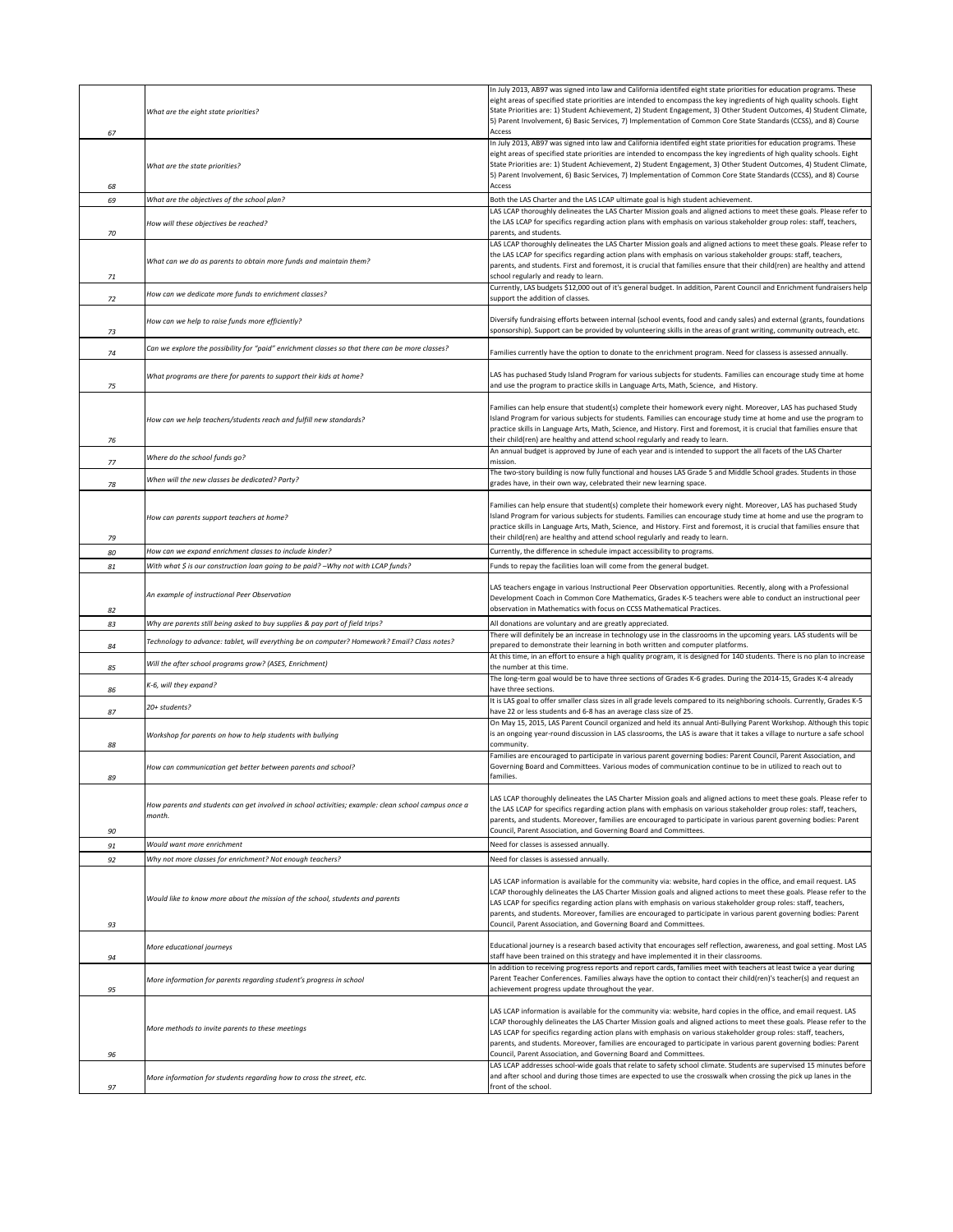| 98  | Could you bring a similar program to ASES to help students academically in English, mathematics and<br>writing? Why isn't there a separate teacher for Science and History? There needs to be more of a focus on<br>English from a younger age. | There are many possibilities on ways we can further support our students, including looking at further support in core<br>academic skills. Needs assessment will be conducted before seeking the feasibility of establishing after-school<br>programs. Currently, middle school is designed so that various teachers teach certain number of courses, including<br>Science and History. LAS immersion program is designed to be 90/10, therefore, any changes in the ratio of language<br>instruction needs to be carefull researched for its efficacy. At LAS, the Curriculum Design Team (CDT) is the committee<br>that looks at any programmatic recommendations. |
|-----|-------------------------------------------------------------------------------------------------------------------------------------------------------------------------------------------------------------------------------------------------|----------------------------------------------------------------------------------------------------------------------------------------------------------------------------------------------------------------------------------------------------------------------------------------------------------------------------------------------------------------------------------------------------------------------------------------------------------------------------------------------------------------------------------------------------------------------------------------------------------------------------------------------------------------------|
| 99  | How will teachers be trained to teach with technology?                                                                                                                                                                                          | Needs assessment will be conducted in order to address the type of professional development for staff next year                                                                                                                                                                                                                                                                                                                                                                                                                                                                                                                                                      |
| 100 | What is the computer to student ratio?                                                                                                                                                                                                          | Currently, Grade 4-6 have a 1:3 computer ratio; eventually, the goal is to have a 1:1 student to computer ratio for all<br>students.                                                                                                                                                                                                                                                                                                                                                                                                                                                                                                                                 |
|     |                                                                                                                                                                                                                                                 | There will definitely be an increase in technology use in the classrooms in the upcoming years. LAS students will be                                                                                                                                                                                                                                                                                                                                                                                                                                                                                                                                                 |
| 101 | Can this be done on a daily basis?                                                                                                                                                                                                              | prepared to demonstrate their learning in both written and computer platforms.                                                                                                                                                                                                                                                                                                                                                                                                                                                                                                                                                                                       |
| 102 | Text book changes?                                                                                                                                                                                                                              | The state has adopted the Commom Core State Standards and is in the process of adopting textbooks aligned to the<br>standards. LAS has appropriated funding to purchase textbooks accordingly.                                                                                                                                                                                                                                                                                                                                                                                                                                                                       |
| 103 | Professional development? Teacher training?                                                                                                                                                                                                     | Needs assessment will be conducted in order to address the type of professional development for staff next year                                                                                                                                                                                                                                                                                                                                                                                                                                                                                                                                                      |
| 104 | How will the school pay the construction loan?                                                                                                                                                                                                  | Funds to repay the facilities loan will come from the general budget.                                                                                                                                                                                                                                                                                                                                                                                                                                                                                                                                                                                                |
| 105 | We want to know how the students are being prepared to take the Common Core exams?                                                                                                                                                              | LAS students are being prepared to take the Common Core aligned state exams. All six LAS Program Design Elements<br>work in synchronicity to ensure students success: 1) Research, 2) Professional Development, 3) Assessment and<br>Accoutability, 4) Curriculum Design, 5) Instruction, and 6) Support Structure                                                                                                                                                                                                                                                                                                                                                   |
| 106 | Basketball team for boys/girl (other sports)?                                                                                                                                                                                                   | Need for classes is assessed annually.                                                                                                                                                                                                                                                                                                                                                                                                                                                                                                                                                                                                                               |
| 107 | More information regarding bullying or anti-bullying                                                                                                                                                                                            | On May 15, 2015, LAS Parent Council organized and held its annual Anti-Bullying Parent Workshop. Although this topic<br>is an ongoing year-round discussion in LAS classrooms, the LAS is aware that it takes a village to nurture a safe school<br>community.                                                                                                                                                                                                                                                                                                                                                                                                       |
| 108 | Have been participating in different school events with the expectation the money accrued would be used<br>toward field trips. How are donations being used toward field trips                                                                  | All donations are voluntary and are greatly appreciated at LAS. Donations allow for expansion of fieldtrip itinerary per<br>given year.                                                                                                                                                                                                                                                                                                                                                                                                                                                                                                                              |
| 109 | Ideas on how to improve all the RED areas                                                                                                                                                                                                       | The LCAP Advisory Team has been leading the discussion during the Parent Council, Parent Association/ELAC meetings<br>on how parent participation can improve.                                                                                                                                                                                                                                                                                                                                                                                                                                                                                                       |
| 110 | If we can find more ways on being able to communicate with all LAS parents and improve participation in<br>Red areas                                                                                                                            | The LCAP Advisory Team has been leading the discussion during the Parent Council, Parent Association/ELAC meetings<br>on how parent participation can improve.                                                                                                                                                                                                                                                                                                                                                                                                                                                                                                       |
| 111 | What healthy snacks are being sold at grade level sales? Has anything changed?                                                                                                                                                                  | Although there has not be a formal definition of what is considered a "healthy snack," LAS community is aware of this<br>continued expectation when choosing what to sell for fundraising.                                                                                                                                                                                                                                                                                                                                                                                                                                                                           |
| 112 | Could the parent survey be made available electronically? Due to some parent do not receive document<br>from student by deadline?                                                                                                               | LAS surveys will continue to be available electronically and via paper copy.                                                                                                                                                                                                                                                                                                                                                                                                                                                                                                                                                                                         |
| 113 | For more important documents that school needs 100% participation some type of incentive                                                                                                                                                        | LAS offers incentives to classes who meet LCAP parent participation goals.                                                                                                                                                                                                                                                                                                                                                                                                                                                                                                                                                                                           |
| 114 | Want to incorporate healthier options. How are we going to define this?                                                                                                                                                                         | This is still work in progress.                                                                                                                                                                                                                                                                                                                                                                                                                                                                                                                                                                                                                                      |
| 115 | Relaxation before test exams                                                                                                                                                                                                                    | Many of our classes already incorporate "brain breaks" as a form of relaxation.                                                                                                                                                                                                                                                                                                                                                                                                                                                                                                                                                                                      |
| 116 | Do outside agency come in to help/teach kids solve problems?                                                                                                                                                                                    | Yes, LAS hires outside agencies to work with student who have special needs on case by case basis.                                                                                                                                                                                                                                                                                                                                                                                                                                                                                                                                                                   |
| 117 | Do you offer Zumba?                                                                                                                                                                                                                             | There is a zumba class during enrichment classes.                                                                                                                                                                                                                                                                                                                                                                                                                                                                                                                                                                                                                    |
| 118 | Is PE done outside of PE?                                                                                                                                                                                                                       | This needs further clarification.<br>There are many ways to increase parent participation; continued conversation among stakeholders about strategies                                                                                                                                                                                                                                                                                                                                                                                                                                                                                                                |
| 119 | What can we to increase %: Checking backpacks or getting the documents is a challenge                                                                                                                                                           | will take place.                                                                                                                                                                                                                                                                                                                                                                                                                                                                                                                                                                                                                                                     |
| 120 | How are the next yrs. goals decided?                                                                                                                                                                                                            | LCAP goals are based on LAS Charter goals.<br>Families have several ways to access LAS Charter and LAS LCAP knowledge. LAS LCAP information is available for the                                                                                                                                                                                                                                                                                                                                                                                                                                                                                                     |
| 121 | How is this communicated to parents that don't attend meeting?                                                                                                                                                                                  | community via: website, hard copies in the office, and email request. In addition, LCAP is a standing agenda item for<br>the monthly Parent Association and Governing Board meetings, which are both public meetings and open to all who<br>want to attend.                                                                                                                                                                                                                                                                                                                                                                                                          |
| 122 | Send notice home to inform others about meeting                                                                                                                                                                                                 | Families have several ways to access LAS Charter and LAS LCAP knowledge. LAS LCAP information is available for the<br>community via: website, hard copies in the office, and email request. In addition, LCAP is a standing agenda item for<br>the monthly Parent Association and Governing Board meetings, which are both public meetings and open to all who<br>want to attend.                                                                                                                                                                                                                                                                                    |
| 123 | How or can the LCFF be Increased                                                                                                                                                                                                                | LCFF is funding based on student enrollment and demographic composition.                                                                                                                                                                                                                                                                                                                                                                                                                                                                                                                                                                                             |
| 124 | Can we have a school-wide folder system so parents recognize what needs to be sent back? Like the PAWS<br>idea                                                                                                                                  | This is still work in progress.                                                                                                                                                                                                                                                                                                                                                                                                                                                                                                                                                                                                                                      |
| 125 | How can we increase amount of funding our school gets from LCFF?                                                                                                                                                                                | LCFF is funding based on student enrollment and demographic composition.                                                                                                                                                                                                                                                                                                                                                                                                                                                                                                                                                                                             |
| 126 | Honestly, how much say do parents actually have re: spending the \$\$                                                                                                                                                                           | Parents have the opportunity to discuss LAS goals and priorities; funding alignments with these agreed upon goals by<br>all stakeholder groups happen accordingly.                                                                                                                                                                                                                                                                                                                                                                                                                                                                                                   |
| 127 | Phone calls to announce when the surveys need to be filled out                                                                                                                                                                                  | Families have several ways to access LAS Charter and LAS LCAP knowledge. LAS LCAP information is available for the<br>community via: website, hard copies in the office, and email request. In addition, LCAP is a standing agenda item for<br>the monthly Parent Association and Governing Board meetings, which are both public meetings and open to all who<br>want to attend.                                                                                                                                                                                                                                                                                    |
| 128 | Is it emailed? (survey)                                                                                                                                                                                                                         | LAS surveys will continue to be available electronically and via paper copy.                                                                                                                                                                                                                                                                                                                                                                                                                                                                                                                                                                                         |
| 129 | class competitions for brining surveys                                                                                                                                                                                                          | LAS offers incentives to classes who meet LCAP parent participation goals.                                                                                                                                                                                                                                                                                                                                                                                                                                                                                                                                                                                           |
| 130 | newsletter - add small amounts of LCAP info, not all at once - --- Summary                                                                                                                                                                      | Families have several ways to access LAS Charter and LAS LCAP knowledge. LAS LCAP information is available for the<br>community via: website, hard copies in the office, and email request. In addition, LCAP is a standing agenda item for<br>the monthly Parent Association and Governing Board meetings, which are both public meetings and open to all who<br>want to attend. LAS will look into ways to provide small amounts of LCAP information via the school's newsletter.                                                                                                                                                                                  |
| 131 | make a list of "healthy foods and have parents * the ones they consider healthy "Survey them" Jaguar<br>nemo idea was a hit                                                                                                                     | This is still work in progress; perhaps this can be a Parent Council led project.                                                                                                                                                                                                                                                                                                                                                                                                                                                                                                                                                                                    |
| 132 | Goal #3? More than healthy snack?                                                                                                                                                                                                               | This is still work in progress; perhaps this can be a Parent Council led project.                                                                                                                                                                                                                                                                                                                                                                                                                                                                                                                                                                                    |
| 133 | options to provide feedback and surveys                                                                                                                                                                                                         | LAS surveys will continue to be available electronically and via paper copy.                                                                                                                                                                                                                                                                                                                                                                                                                                                                                                                                                                                         |
| 134 | When can we receive the answers to our questions?                                                                                                                                                                                               | LCAP Know/Want to Know statements along with answers are posted on the LAS website.                                                                                                                                                                                                                                                                                                                                                                                                                                                                                                                                                                                  |
| 135 | How can we help to pay less on our field trips?                                                                                                                                                                                                 | Voluntary donations are always welcome at LAS.<br>Depending on the nature of the event, folks can reach out to Student Council, Parent Council or School Leadrship for                                                                                                                                                                                                                                                                                                                                                                                                                                                                                               |
| 136 | Who can we talk to in order to help prepare events?<br>Know how to raise enough funds for fieldtrips and motivate other parents to raise more funds for those                                                                                   | help.<br>Depending on the nature of the event, folks can reach out to Student Council, Parent Council or School Leadrship for                                                                                                                                                                                                                                                                                                                                                                                                                                                                                                                                        |
| 137 | students who need the help                                                                                                                                                                                                                      | help.                                                                                                                                                                                                                                                                                                                                                                                                                                                                                                                                                                                                                                                                |
| 138 | texting for reminders of meetings                                                                                                                                                                                                               | LCAP Advisory Team and Parent Council members will look into the feasibility of this app for school-wide reminders.                                                                                                                                                                                                                                                                                                                                                                                                                                                                                                                                                  |
| 139 | How can we promote healthy snacks while the school food is processed?                                                                                                                                                                           | LAS continues to listen to various ways we can improved our school and evaluates feasibility of ideas based on<br>financial, programmatic, and governance/policy perspectives.                                                                                                                                                                                                                                                                                                                                                                                                                                                                                       |
|     | How can we change to cooked food vs. processed food?                                                                                                                                                                                            | Currently, LAS contracts with SCUSD for nutritional services, who then chooses the menu for students. LAS continues<br>to listen to various ways we can improved our school and evaluates feasibility of ideas based on financial,<br>programmatic, and governance/policy perspectives.                                                                                                                                                                                                                                                                                                                                                                              |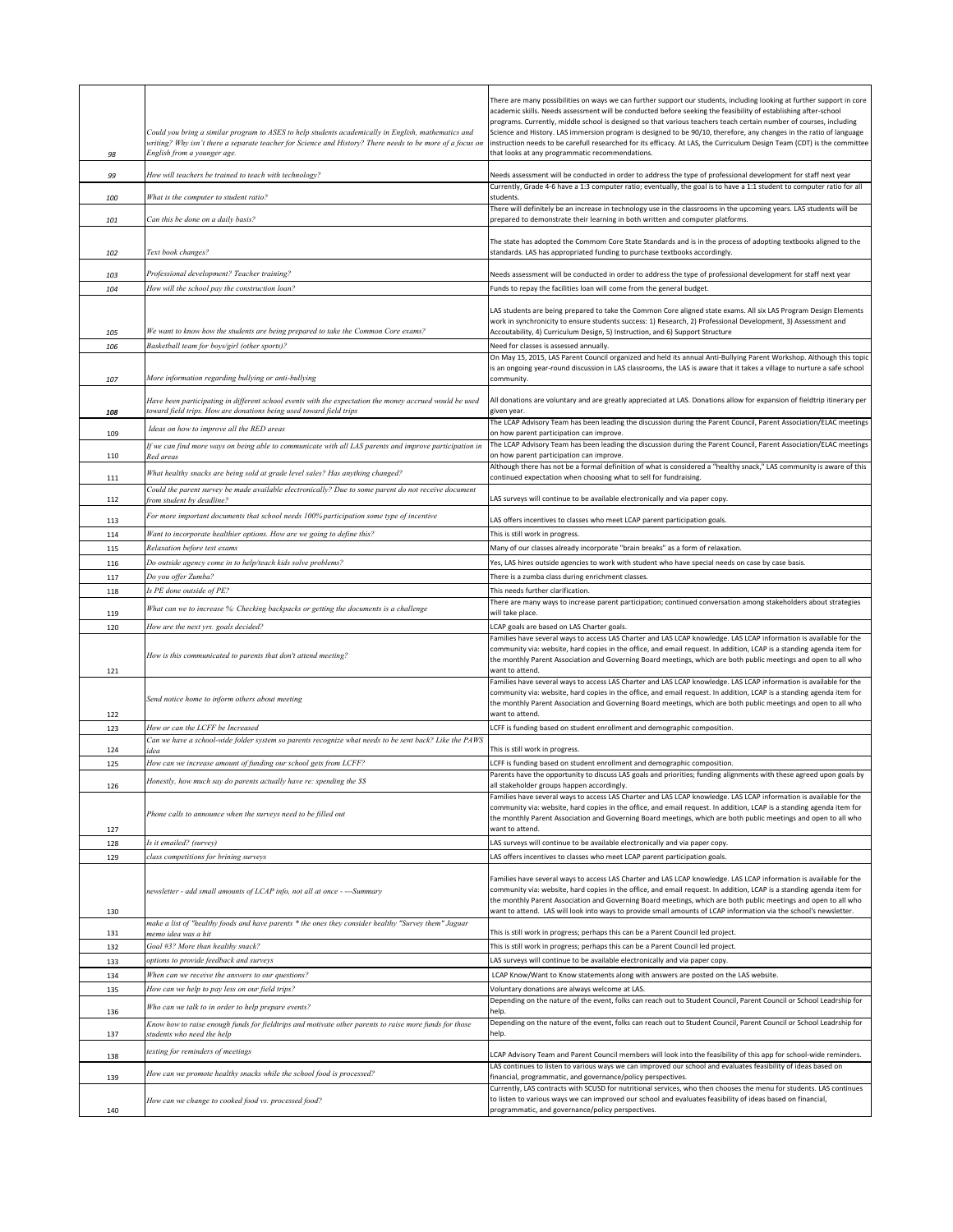| 141        | To know which documents are important                                                                                                                               | LAS LCAP Advisory and ELAC Teams have conducted small group discussions on a monthly basis where families learn<br>LCAP goals and metrics. These group sessions end with participants completing KNOW and WANT TO KNOW form<br>where they documents their current understandings of the LCAP document.                                                                                                                                                             |
|------------|---------------------------------------------------------------------------------------------------------------------------------------------------------------------|--------------------------------------------------------------------------------------------------------------------------------------------------------------------------------------------------------------------------------------------------------------------------------------------------------------------------------------------------------------------------------------------------------------------------------------------------------------------|
| 142        | How can we receive more ASES funds                                                                                                                                  | ASES is a grant for \$150,000.00 per year. It is a set amount for the entire grant duration.                                                                                                                                                                                                                                                                                                                                                                       |
|            | Is there \$/day/student?                                                                                                                                            |                                                                                                                                                                                                                                                                                                                                                                                                                                                                    |
| 143        |                                                                                                                                                                     | Daily attendance is crucial not only for students learning but also for the school's financial well-being.<br>The LCAP Advisory Team has been leading the discussion during the Parent Council, Parent Association/ELAC meetings                                                                                                                                                                                                                                   |
| 144        | How can parents know that a form is very important?                                                                                                                 | on how parent participation can improve; this discussion includes the idea of using golden rod paper for documents<br>that are LCAP related.                                                                                                                                                                                                                                                                                                                       |
| 145        | insufficient funds for ASES                                                                                                                                         | ASES is a grant for \$150,000.00 per year. It is a set amount for the entire grant duration.                                                                                                                                                                                                                                                                                                                                                                       |
| 146        | If we meet all LCAP goals do we receive more funding?                                                                                                               | LCFF is funding based on student enrollment and demographic composition. Meeting LCAP goals aligns with meetings<br>our Charter goals, which we need to meet in order to be renewed for another 5 year cycle. LAS current charter<br>renewal expires in 2018-19 school year.                                                                                                                                                                                       |
| 147        | What is an unacceptable LCAP that will not allow us to receive LCFF?                                                                                                | LCFF is funding based on student enrollment and demographic composition. Meeting LCAP goals aligns with meetings<br>our Charter goals, which we need to meet in order to be renewed for another 5 year cycle. LAS current charter<br>renewal expires in 2018-19 school year.                                                                                                                                                                                       |
| 148        | If we continue to be PI will our LCAP/LCFF be affected?                                                                                                             | Under the new federal Every Student Succeeds Act (ESSA), schools Program Improvement status will be frozen.<br>National and state- wide discussions are ongoing to help define accountability under the new federal law.                                                                                                                                                                                                                                           |
| 149        | Are there other measurement tools besides parent survey to show we are meeting our LCAP goals?                                                                      | Yes. LCAP is all encompassing. In addition to surveys, there are several external and internal accountability measures<br>that LAS monitors to ensure student academic success.                                                                                                                                                                                                                                                                                    |
| 150        | What's the process if we don't meet our goals? (Next steps?)                                                                                                        | Meeting LCAP goals aligns with meetings our Charter goals, which we need to meet in order to be renewed for<br>another 5 year cycle. LAS current charter renewal expires in 2018-19 school year. That said, it is crucial that all<br>stakeholders continue to discuss on ways how to keep showing improvement towards our stated goals. Overall, it is<br>better to justify charter renewal with improvement trends than just not meeting LCAP and charter goals. |
| 151        | When is the survey going out/taking place: what is the process, will we be modifying, what strategies are<br>we taking/doing to get parent participation- incentive | LAS surveys will continue to be available electronically and via paper copy. These surveys typically take place near the<br>end of the school year, late May. There are incentives for classes who meet the LCAP parent participation goal for<br>returns of these surveys.                                                                                                                                                                                        |
| 152        | Why isn't staff voting not close to 100%                                                                                                                            | Staff will continue to strive towards 100% voting participation.                                                                                                                                                                                                                                                                                                                                                                                                   |
| 153        | How did 90% goal for parent voting come about?                                                                                                                      | The parent participation goal is based on stakeholders: staff, parents, students agreement when the LCAP was initially<br>drafted.                                                                                                                                                                                                                                                                                                                                 |
|            | What % of 70% are healthcare costs?                                                                                                                                 | LAS offers a generous health care package, fully paid for the employee and children. Health care costs for staff has<br>dramatically increased since the charter school's inception. On average, health care costs increase about 7% each<br>vear.                                                                                                                                                                                                                 |
| 154<br>155 | Of the 50% of parents who vote, what demographic does that represent?                                                                                               | Although there has not been a formal study on this, amount of ballot submission seems to depend more on<br>homeroom class level effort rather than any specific demographic status.                                                                                                                                                                                                                                                                                |
|            | What happens when/if we don't meet our LCAP goals (internal and external)? What are the next steps?                                                                 | Meeting LCAP goals aligns with meeting our Charter goals, which we need to meet in order to be renewed for another<br>5 year cycle. LAS current charter renewal expires in 2018-19 school year. That said, it is crucial that all stakeholders<br>continue to discuss on ways how to keep showing improvement towards our stated goals. Overall, it is better to justify<br>charter renewal with improvement trends than just not meeting LCAP and charter goals.  |
| 156        |                                                                                                                                                                     |                                                                                                                                                                                                                                                                                                                                                                                                                                                                    |
| 157        | How is the school doing in terms of collecting and tracking data?                                                                                                   | The school continues to track student data via teacher input, ILLUMINATE, SEIS, and CALPADS.<br>LCAP is the school's plan and blueprint of action in order to meet the charter goals. Quality instruction comes from                                                                                                                                                                                                                                               |
| 158        | How is the LCAP guiding our instruction?                                                                                                                            | educators who are well trained and dedicated in continuous improvement of instructional delivery and in expansive<br>content mastery.                                                                                                                                                                                                                                                                                                                              |
| 159        | How do we prioritize what is more important or what receives more funds?                                                                                            | On a yearly basis, the school via Finance Committee and inevitably, the Governing Board reviews and approves the<br>school budget which reflects the most current needs of the community for the upcoming school year,                                                                                                                                                                                                                                             |
| 160        | The % is based on family or per parent                                                                                                                              | The LCAP parent participation goal is based on the number of qualified voters.                                                                                                                                                                                                                                                                                                                                                                                     |
| 161        | In student fieldtrips there are other parents who can pay and others who don't (parent clarified this)                                                              | This is a true statement.                                                                                                                                                                                                                                                                                                                                                                                                                                          |
| 162        | How is money divided for fieldtrip?                                                                                                                                 | In any given year, each student is allocated a standard amount for field trip expense. Anything beyond that amout is<br>either fundraised or donated by family members.                                                                                                                                                                                                                                                                                            |
| 163        | Do all grades receive the same amount of money?                                                                                                                     | Yes. In any given year, each student is allocated a standard amount for field trip expense. Anything beyond that<br>amout is either fundraised or donated by family members.                                                                                                                                                                                                                                                                                       |
| 164        | How is money divided by grade level?                                                                                                                                | In any given year, each student is allocated a standard amount for field trip expense. Anything beyond that amout is<br>either fundraised or donated by family members.                                                                                                                                                                                                                                                                                            |
| 165        | Where does the money that parent council go to? Is it based on a % for each grade level?                                                                            | Parent Council members fundraise to build their budget and approve expenditures accordingly.                                                                                                                                                                                                                                                                                                                                                                       |
| 166        | Parking lot update? Where do we find it?                                                                                                                            | Parking lot update continues to be addressed via several venues: Board meetings, Parent Council meetings, Parent<br>Association/ELAC meetings, Facilities meetings, Staff meetings, newsletters, to name a few.                                                                                                                                                                                                                                                    |
| 167        | Funding fieldtrips for MS - \$350- can parent council funds help parents fund it?                                                                                   | Parent Council members fundraise to build their budget and approve expenditures accordingly.                                                                                                                                                                                                                                                                                                                                                                       |
| 168        | Can parents who help sell items get \$ towards student funds?                                                                                                       | This needs to be addressed by the pertinent grade level team who is fundraising.                                                                                                                                                                                                                                                                                                                                                                                   |
| 169<br>170 | Chocolate sales?<br>I would like to receive the date and the time when they send me phone messages about meetings or events.                                        | This statements needs clarification.<br>Typically, automated messages happen during the early evenings. LAS website and newsletter are also places where<br>families can learn about upcoming meetings and events.                                                                                                                                                                                                                                                 |
|            | Equally, they would like to know if they can send the surveys or forms through mail.                                                                                | Most of the communications to families are distributed directly via students. This seems to be the most efficient and                                                                                                                                                                                                                                                                                                                                              |
| 171        | How does not passing the CELDT scores effect students in high school?                                                                                               | cost saving way. However, families may request for communications to be mailed to them at the front office.<br>Students who are identified as English Learners take the CELDT state exam. This exam shows student progress toward<br>becoming fully proficient in English. If a student is not yet able to pass the CELDT, s/he is qualified to receive                                                                                                            |
| 172        | Is it explained to the students that they are taking the CLEDT and the importance?                                                                                  | additional support in English. This is also true in high school.<br>Yes. Teachers explain to the students the importance of all the state-wide exams they are expected to take, including<br>the CELDT.                                                                                                                                                                                                                                                            |
| 173        |                                                                                                                                                                     | English results of Dual Language Programs like LAS for Grades 1-3 is not comparable to results of students who attend                                                                                                                                                                                                                                                                                                                                              |
| 174        | Will the results continue to be the same for 1-3 if we are in Dual Lang setting?                                                                                    | a traditional English-only program in the same grade levels. At LAS formal instruction in English literacy begins in<br>Grade 3 and research indicates that it takes 5-7 years in order to become literate in a second language.<br>LCAP stands for Local Control Accountability Plan which delineates the way a school will appropriate LCFF, which is                                                                                                            |
| 175        | What is LCAP?                                                                                                                                                       | the funding for LCAP implementation. LCAP is written as a 3 year plan that needs to be annually updated reflecting<br>the progress LAS is making towards its goals.                                                                                                                                                                                                                                                                                                |
| 176        | How did teachers achieve the goals?                                                                                                                                 | Teachers are in constant conversation about the achievement goals of students, including the academic progress of<br>students based on external and internal accountability measures.                                                                                                                                                                                                                                                                              |
| 177        | When a classroom has a scheduled trip and parents don't give permission, who takes care of their<br>children?                                                       | Typically, when their students do not participate in a field trip, classroom teachers assign class work and designate<br>students to work in another teacher's classroom for the day.                                                                                                                                                                                                                                                                              |
|            | If possible to add "Hands-on" crafts like building lamps, sewing, knitting, building, etc. and then have an                                                         | These skills are important. It would be best to share these ideas with classroom teachers as well as with the ASES                                                                                                                                                                                                                                                                                                                                                 |
| 178        | open House. Items can be raffled to raise funds. "Like Home Ec."                                                                                                    | Coordinator as they shape their curriculum for the year.<br>LAS is serious about student safety. Possession and/or use of illegal substances are not allowed on campus at all time.                                                                                                                                                                                                                                                                                |
| 179        | What happens when a child is caught with tobacco, drugs, or other illegal substances?                                                                               | Please refer to the Student Handbook for school policy on this matter.<br>On the contrary, LAS waitlist for the number of students who want to enroll continues to grow. For years, many have                                                                                                                                                                                                                                                                      |
| 180        | How do we as parents promote the school? It seems like not too many people who live in the<br>neighbohood know about the school?                                    | asked about the possibility of opening second campus in order to accommodate such a large number of students on<br>the waiting list.                                                                                                                                                                                                                                                                                                                               |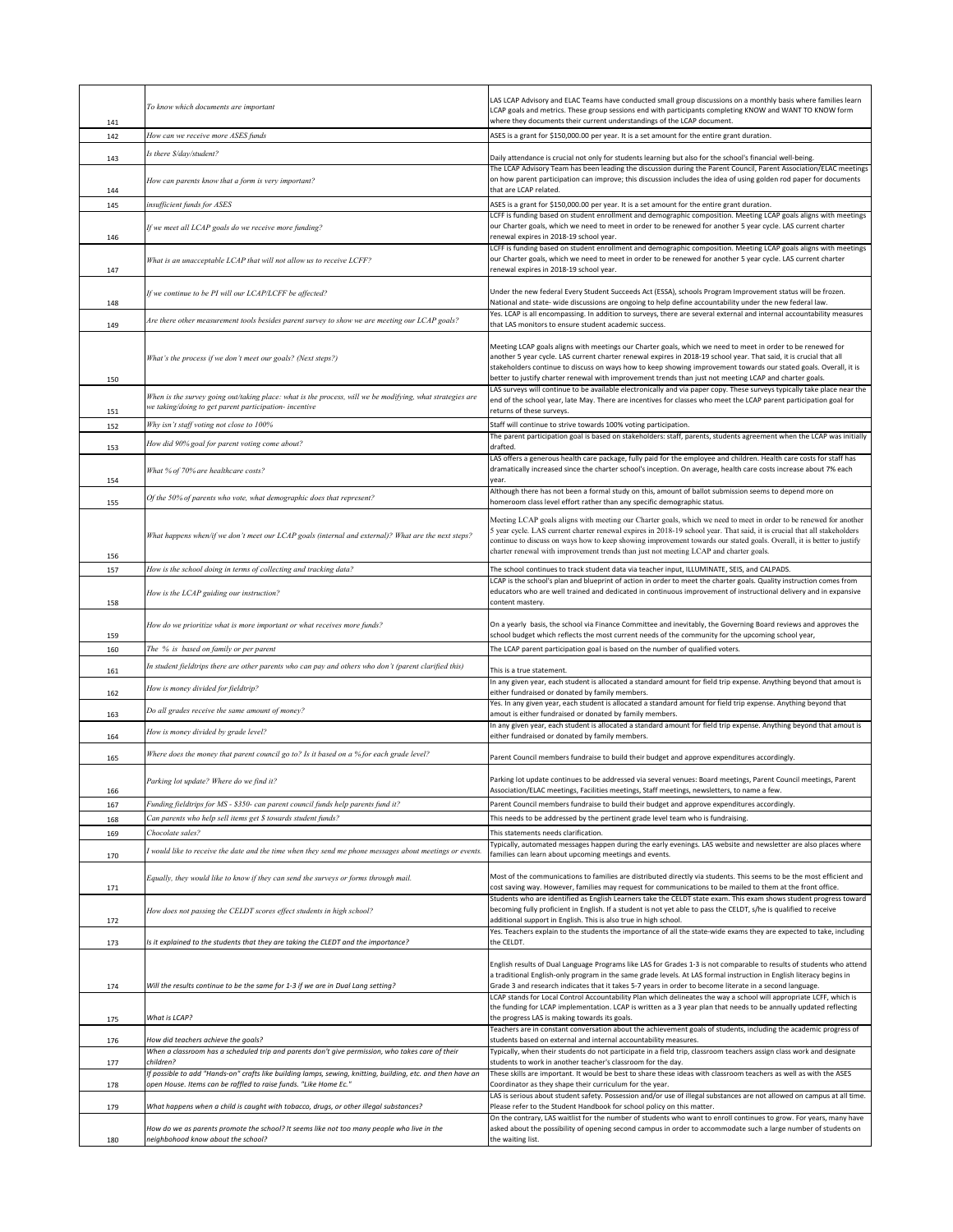|            |                                                                                                                                                                                                                                                                                                                                                   | ASES students are involved in a variety of learning activities, including homework completion. Observations are                                                                                                                                                                                                                                                                                                                                                                |
|------------|---------------------------------------------------------------------------------------------------------------------------------------------------------------------------------------------------------------------------------------------------------------------------------------------------------------------------------------------------|--------------------------------------------------------------------------------------------------------------------------------------------------------------------------------------------------------------------------------------------------------------------------------------------------------------------------------------------------------------------------------------------------------------------------------------------------------------------------------|
| 181        | Que hacen los estudiantes en ASUS? Podemos in a observar?                                                                                                                                                                                                                                                                                         | welcome; just contact the school's ASES Coordinator at the front office.                                                                                                                                                                                                                                                                                                                                                                                                       |
| 182        | Can LAS set up a daycare for Pretransition/Kinder?                                                                                                                                                                                                                                                                                                | As of now, there is no plan to set up a day care for pre-transitional kindergarten age group.                                                                                                                                                                                                                                                                                                                                                                                  |
| 183        | I, Yolanda, would like to receive text messages to alert me about meetings or other things happening in<br>school. That's my suggestion. Thank you.                                                                                                                                                                                               | LAS continues to think of ways to improve communications with families. Currently, families learn about school<br>meetings and events via newsletters, flyers, automated phone calls and website. The LCAP Advisory and Parent<br>Council Teams are looking into ways to add text messaging as another venue of communication.                                                                                                                                                 |
| 184        | How to help kids during test                                                                                                                                                                                                                                                                                                                      | There are several ways families can ensure students are prepared during testing weeks<br>including ensuring children get a good night rest, breakfast in the morning and timely arrival<br>at school.                                                                                                                                                                                                                                                                          |
| 185        | Knowing when test are what is on test                                                                                                                                                                                                                                                                                                             | Families are made aware of testing window via newsletter and formal CAASPP letter<br>annoucements during conference time in the spring.                                                                                                                                                                                                                                                                                                                                        |
|            | Can we keep motivating students to turn in their forms ex: manchas jaguares, for                                                                                                                                                                                                                                                                  |                                                                                                                                                                                                                                                                                                                                                                                                                                                                                |
| 186        | each student that turns them in for responsibility?                                                                                                                                                                                                                                                                                               | Yes; there are several incentives already established for this.<br>LAS stakeholders are welcome to be part of the LCAP team. They can contact the front office                                                                                                                                                                                                                                                                                                                 |
| 187        | What do you need to be part of the LCAP team                                                                                                                                                                                                                                                                                                      | for more information.                                                                                                                                                                                                                                                                                                                                                                                                                                                          |
| 188        | Parent would like to know if School looses \$ if children are absent?                                                                                                                                                                                                                                                                             | Yes; attendance is a key factor in the school revenue.                                                                                                                                                                                                                                                                                                                                                                                                                         |
|            | What are we doing with money?                                                                                                                                                                                                                                                                                                                     | On a monthly basis, LAS Board meets and addresses current budget projection and actuals.<br>Every June, the Board also approves the upcoming year budget. The public is welcome to                                                                                                                                                                                                                                                                                             |
| 189        |                                                                                                                                                                                                                                                                                                                                                   | attend these Board meetings to learn about LAS budget.                                                                                                                                                                                                                                                                                                                                                                                                                         |
| 190        | If it is not a government school, where does the money come from?                                                                                                                                                                                                                                                                                 | School funding predominantly comes from the state and the federal government                                                                                                                                                                                                                                                                                                                                                                                                   |
| 191        | Has it always been independent or at some point from the district?                                                                                                                                                                                                                                                                                | LAS as a charter has always been an independent entity<br>Yes; the state evaluates LAS performance via state exam results and various fiscal audit                                                                                                                                                                                                                                                                                                                             |
| 192        | Does the state evaluate the programs?                                                                                                                                                                                                                                                                                                             | requirements                                                                                                                                                                                                                                                                                                                                                                                                                                                                   |
| 193        | How can I be part of the team even if I work?                                                                                                                                                                                                                                                                                                     | LAS stakeholders are welcome to be part of the LCAP team. They can contact the front office<br>for more information. LCAP conversations take place in various stakeholder meetings: Parent<br>Coucil, Parent Association, Board Meetings, Committee Meetings. There are many possibilities<br>to get involved at various times of the year.                                                                                                                                    |
| 194        | How accurate are assessment in testing Spanish proficiency?                                                                                                                                                                                                                                                                                       | CAASPP state exam is an English performance test; not Spanish                                                                                                                                                                                                                                                                                                                                                                                                                  |
| 195        | Why LAS doesn't do standardized Spanish tests, especially in early grades                                                                                                                                                                                                                                                                         | LAS has internal accountability assessments in Spanish: EDL and classroom based assessments                                                                                                                                                                                                                                                                                                                                                                                    |
| 196        | Compare school to school                                                                                                                                                                                                                                                                                                                          | Every fall, LAS presents a comparative performance of LAS vs. State vs. District.                                                                                                                                                                                                                                                                                                                                                                                              |
| 197        | How do lower grade testing scores affect sts?                                                                                                                                                                                                                                                                                                     | LAS is a dual immersion program; state exam scores are truly more comparable in the middle<br>school years                                                                                                                                                                                                                                                                                                                                                                     |
| 198        | State comparisons?                                                                                                                                                                                                                                                                                                                                | Every fall, LAS presents a comparative performance of LAS vs. State vs. District.                                                                                                                                                                                                                                                                                                                                                                                              |
|            | How measured?                                                                                                                                                                                                                                                                                                                                     | CAASPP is measured by the percentage of students who meet and/or exceed grade level                                                                                                                                                                                                                                                                                                                                                                                            |
| 199        |                                                                                                                                                                                                                                                                                                                                                   | standards in ELA and Mathematics                                                                                                                                                                                                                                                                                                                                                                                                                                               |
| 200<br>201 | Can kids get AP credit at grade 8<br>How well are EO students doing in all subject matter?                                                                                                                                                                                                                                                        | No; AP credits are only available starting in high school<br>Every fall, LAS presents a comparative performance of LAS vs. State vs. District.                                                                                                                                                                                                                                                                                                                                 |
|            | What is the school doing to support new test taking environment (from paper to                                                                                                                                                                                                                                                                    | During the 2016-17 school year, LAS student to classroom technology ratio from Grades 2-8 is                                                                                                                                                                                                                                                                                                                                                                                   |
| 202        | computer)                                                                                                                                                                                                                                                                                                                                         | 1:1 and Grades K-1 at 2:1                                                                                                                                                                                                                                                                                                                                                                                                                                                      |
| 203        | 22                                                                                                                                                                                                                                                                                                                                                | na                                                                                                                                                                                                                                                                                                                                                                                                                                                                             |
| 204        | What kind of classroom activities are students doing to familiarize themselves with                                                                                                                                                                                                                                                               | Incomplete question.                                                                                                                                                                                                                                                                                                                                                                                                                                                           |
| 205        | Could there be tutoring in English for students who's first language is Spanish?                                                                                                                                                                                                                                                                  | Yes; there are reading interventions during the day at LAS                                                                                                                                                                                                                                                                                                                                                                                                                     |
| 206        | Is there a basic training for students in the computer before the exams?                                                                                                                                                                                                                                                                          | Yes; During the 2016-17 school year, LAS student to classroom technology ratio from Grades 2-<br>8 is 1:1 and Grades K-1 at 2:1                                                                                                                                                                                                                                                                                                                                                |
| 207        | We would like to know if when the kids take tests how can we help?                                                                                                                                                                                                                                                                                | Families are made aware of testing window via newsletter and formal CAASPP letter<br>annoucements during conference time in the spring. There are several ways families can<br>ensure students are prepared during testing weeks including ensuring children get a good<br>night rest, breakfast in the morning and timely arrival at school.                                                                                                                                  |
| 208        | What are the tests about? More information about the tests.                                                                                                                                                                                                                                                                                       | There are several ways families can ensure students are prepared during testing weeks<br>including ensuring children get a good night rest, breakfast in the morning and timely arrival<br>at school.                                                                                                                                                                                                                                                                          |
| 209        | How can we help out kids be successful in the tests?                                                                                                                                                                                                                                                                                              | There are several ways families can ensure students are prepared during testing weeks<br>including ensuring children get a good night rest, breakfast in the morning and timely arrival<br>at school.                                                                                                                                                                                                                                                                          |
| 210        | When will we reach our goal?<br>% for parent student surveys Remember more of<br>the specific goals See current percentages More about API data                                                                                                                                                                                                   | Every year, we review our metrics and see how well we are doing towards meeting our stated<br>goals                                                                                                                                                                                                                                                                                                                                                                            |
|            | Why was the template changed again? When will CELDT be replaced by the other                                                                                                                                                                                                                                                                      |                                                                                                                                                                                                                                                                                                                                                                                                                                                                                |
| 211        | exam? What is the student - parent - teacher compact?                                                                                                                                                                                                                                                                                             | State determines the LCAP template. In 2017-18 school year, CELDT will be replaced by ELPAC.                                                                                                                                                                                                                                                                                                                                                                                   |
| 212        | For EL proficiency CELDT or new test? Where do we get this data other than<br>notices sent to parents? What is the student - parent - teacher compact?                                                                                                                                                                                            | In 2017-18 school year, CELDT will be replaced by ELPAC. EL data is presented to<br>stakeholders on a yearly basis via staff meetings, professional development meetings, Parent<br>Council meetings, Parent Association meetings, and Board meetings.                                                                                                                                                                                                                         |
| 213        | Mission #1: 1. What is the school wide PAI scores? 5. When/where or do Tk take<br>CELDT test. 3.2 Is passing level (S) equal to c grade for TK Mission #2 1. Would<br>like to k now the attendance for Tk Mission #3 11. Would like to know if parents<br>are satisfied with our school and what are the areas of improvement felt are<br>needed? | CELDT exams have been administered at LAS during the fall semester: September-October.<br>Although these two markings are not equivalent; it is reasonable to infer that a letter grade of<br>"C" is passing and hence, "Satisfactory." Historically, about 90% or higher of families<br>recommend LAS to others based on annual survey                                                                                                                                        |
| 214        | Mission 1 SP#7 Really need new training for ELD/NGSS Mission 4 SP#7-9<br>When referring to the framework, do you just mean 90/10? SP#7-11<br>How are we<br>moving forward w language arts and CCSS. UBD is no longer being reinforced<br>through PD. *up to date percentages, accurate data                                                       | Yes; CDT committee has taken a note of this PD need. Framework are grade level standards<br>for each subject based on Common Core. 90/10 is a type of dual immersion program design.<br>LAS has implemented Writers Workshop and Readers Workshop in the recent years and have<br>phased out UBD.                                                                                                                                                                              |
| 215        | What is WIDA, PODER and PUEDE? *This is a very overwhelming doc. I am just<br>getting familiar with it. =) Will we be collecting data this year? How many 3rd<br>graders are @ intermediate or above on CELT speaking listening. What is a<br>parent teacher compact?                                                                             | These were Spanish assessments that LAS used at one time and are no longer available from<br>the publishers. Yes; we collect data on annual basis. Based on 2017 CELDT data, 3rd graders<br>met the school goal of 80% receiving Intermediate or above for listening (93%) and did not<br>meet the school goal for speaking (71%). It's the LAS contract agreement that families sign in<br>the beginning of the school year as they received the student and parent handbook. |
|            |                                                                                                                                                                                                                                                                                                                                                   |                                                                                                                                                                                                                                                                                                                                                                                                                                                                                |